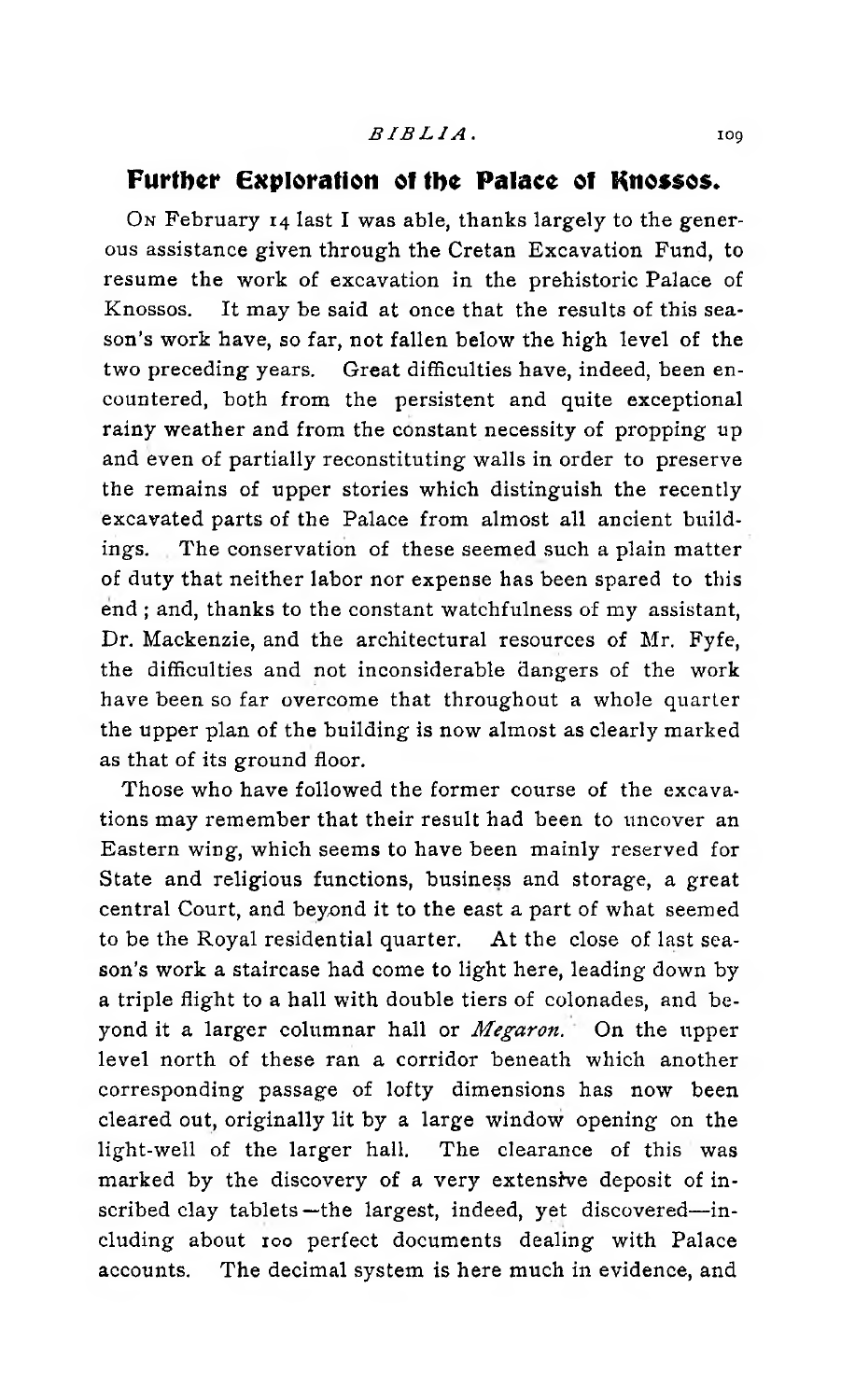## n o *B I B L I A* .

a large proportion of the tablets deal with percentages. With these were several large clay impressions of what must certainly have been a Royal signet ring, exhibiting a goddess and her attendants, of which a counterfeit matrix was found last year in another part of the building—a proof that fraudulent procedure was not unknown even in the household of Minos.

The spacious chamber bordering this corridor, which from the signs cut on its walls I have called the " Hall of the Double Axes," was found to have a double portico at its further end, facing both south and east. In its south wall had been already visible last year a doorway leading to a finely paved passage with a " dog's leg" turn, as if to insure the privacy of some important room beyond. Here has now been uncovered a quite original chamber flanked on two sides by a high stylobate, which also serves as a base for seats, between the original pillars of which light was obtained on the one side from a portico ; on the other from an area with a back wall stepping back above. On the west side of the room an opening in balustrade gives access to a small bath-chamber, above the gypsum lining slabs of which a fine painted frieze of spirals and rosettes was still partly clinging to the walls. Remains of a painted terra-cotta bath were found near. Of the wall paintings that originally adorned the room itself and the portico beyond very interesting remains were also found, though in a fallen condition. Quite an aquarium of fish has here come to light very naturalistically rendered, including parts of two large dolphins and many smaller fry, some of them complete. This discovery supplies the counterpart to the fine fresco showing flying fish found by the British school in the prehistoric settlement of Melos—a work which must now be definitely assigned to an artist of the Knossian School. Here, too, as those different tones of blue had to be mainly reserved for the fish themselves, the sea water itself was indicated by azure wreaths and coils of dotted spray on a white ground. The expedient is most artistic, but could anything be less " classical " ?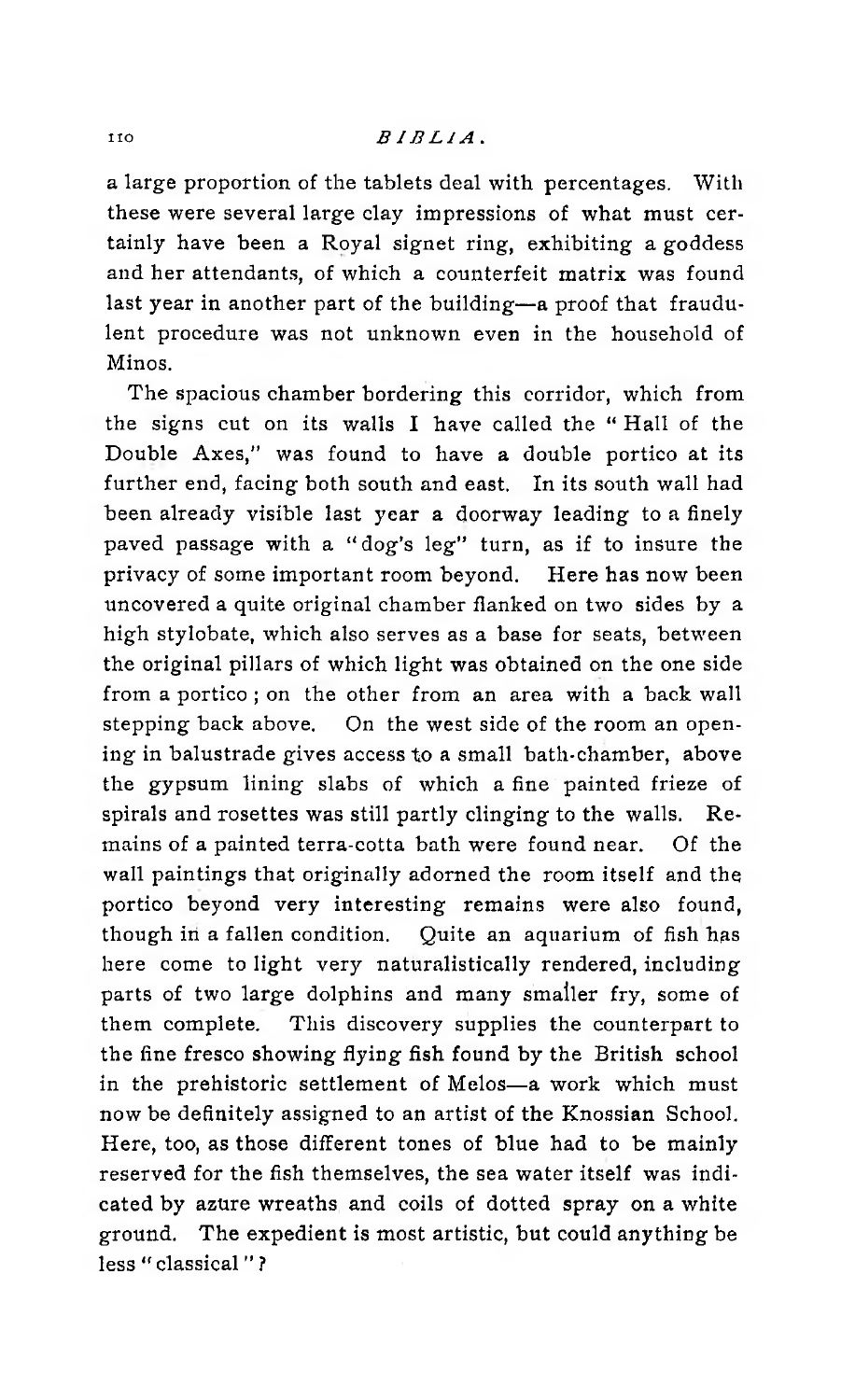The upper part of an elegant lady in a yellow jacket and light chemise introduces us to a different class of subject. Her flying tresses and outstretched arm suggest violent action and this is still more perceptible in the subject of another fresco fragment showing a more nude female figure in the act of springing from above and seizing the horns of a galloping bull. Remains of a series of scenes exhibiting female toreadors were already found towards the close of last season's dig, and it has now been possible to reconstitute a complete panel of one of these fresco designs. The whole is a *tour de force* of ancient circus shows. A Mycenæan cowboy is seen turning a somersault over the back of a charging bull to whose horns in front clings a girl, in boy's costume, while another girl performing behind, with outstretched hands, seems to wait to catch her as she is tossed over the monster's back. The fallen body of a man beneath another bull brings out the grimmer side of these Minoan sports.

A very interesting feature of the newly discovered hall, which will be specially appreciated by Homeric students, is a private staircase opening to its north wall and leading up by a double flight to its upper rooms. On the west side of the hall opens a passage leading to what must have been the most secluded part of this residential quarter of the palace. Here, again, remains of the upper-floor levels are well preserved, and a stone bench is still in its place against the wall of one of the upper rooms. The innermost of this group of chambers have as yet been incompletely excavated, but the work here has already been productive of some important results. At one point are remains of what appears to have been a wooden staircase, the upper part of which was found literally choked with broken seal impressions from what must certainly have been a secretary's office on the upper floor. One of these impressions, though only a fragment, is of great interest as bearing part of the impress of a late Babylonian cylinder, thus supplying direct proof of correspondence with the East. A very remarkable feature of this quarter of the palace is the elaborate drainage system. The well paved floors are under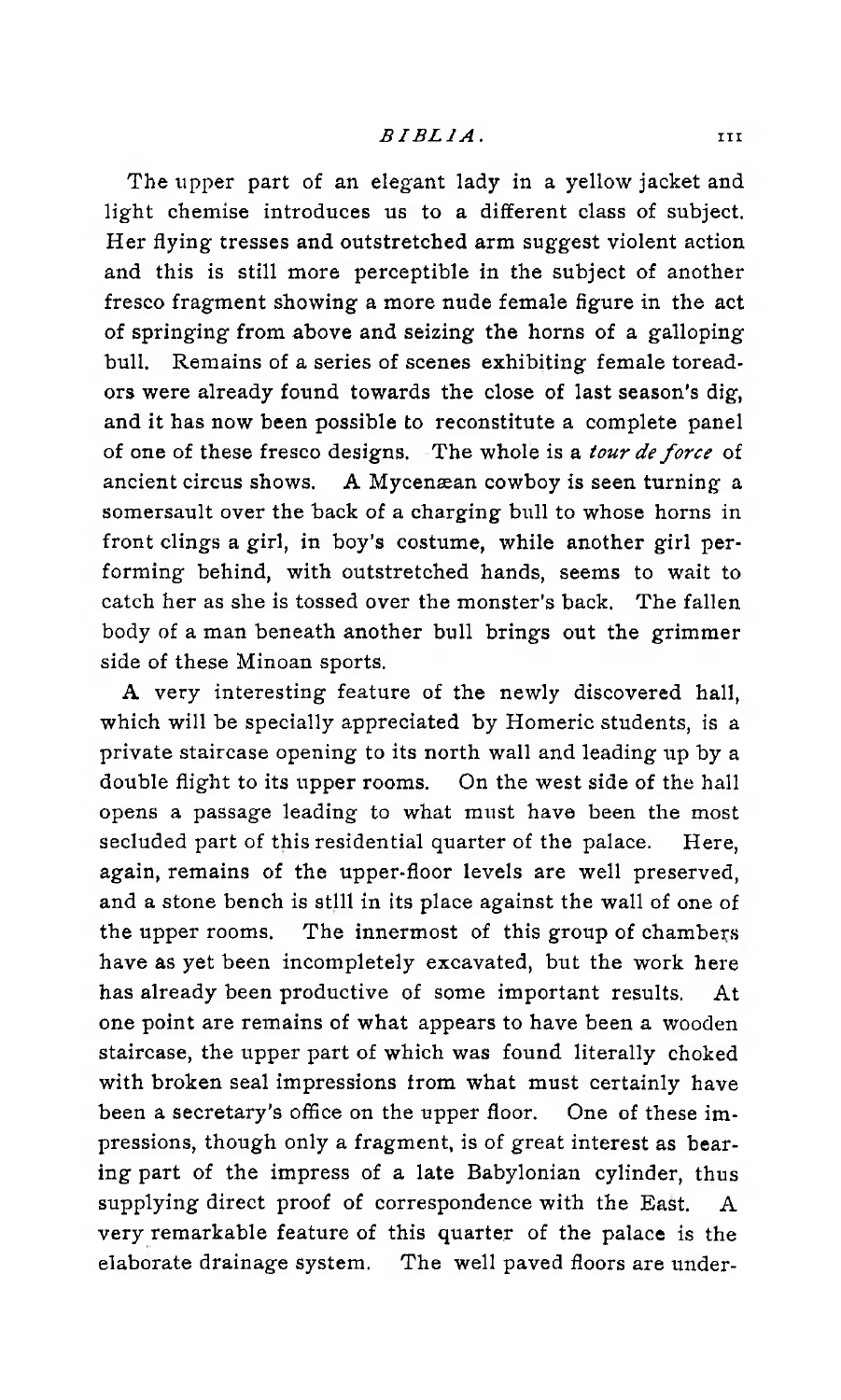aid by quite a network of stone channels, in places crossing each other at different levels and roomy enough to allow a man to crawl along them. A succession of stone shafts leads down to these from the upper story, in one case apparently connected with a latrine, of which a curious, and in some respects, very modern example also occurs on the ground-floor. In another part of the palace sections of a terra-cotta drain pipe have been found of a most advanced form, provided with stop-ridges.

South of the truly Royal group of chambers above referred to is another quarter, with smaller rooms, perhaps mainly occupied by servants and minor officials. Archives were also kept here, as is shown by the discovery of parts 'of two hoards of inscribed tablets. One contains lists of persons indicated by the man-sign ; the other refers to the armoury, and exhibits, besides the linear characters of the inscriptions, outline figures of swords. In addition to these finds of tablets, the pottery of this and the adjoining region has produced some quite new illustrations of the prehistoric writing of Crete. Besides *graffiti*, a fragment of a Mycenæan vessel shows a painted inscription analogous to those of later Greek vases, while the inside of a cup is filled with three lines of linear inscription written in ink, like those of Egyptian *ostraka.* Near the magazine containing the tablets was another with vases in the earliest palace style, some of them painted with very naturalistic lilies. An adjoining chamber contained a kind of domestic shrine of the highest importance in its bearing on the local cult. On a small dais, beside a tripod of offerings, and with a miniature votive double axe of steatite before her, rose a painted terra-cotta figure of a goddess, pillar shaped below according to the old religious tradition, and with a dove on her head, while in front of her stood a male votary holding out another dove. That a goddess was associated in the palace cult of the double axe further appears from a gem on which a female divinity is seen bearing this symbolic weapon in her hand.

On the eastern slope of the hill the limits of the palace have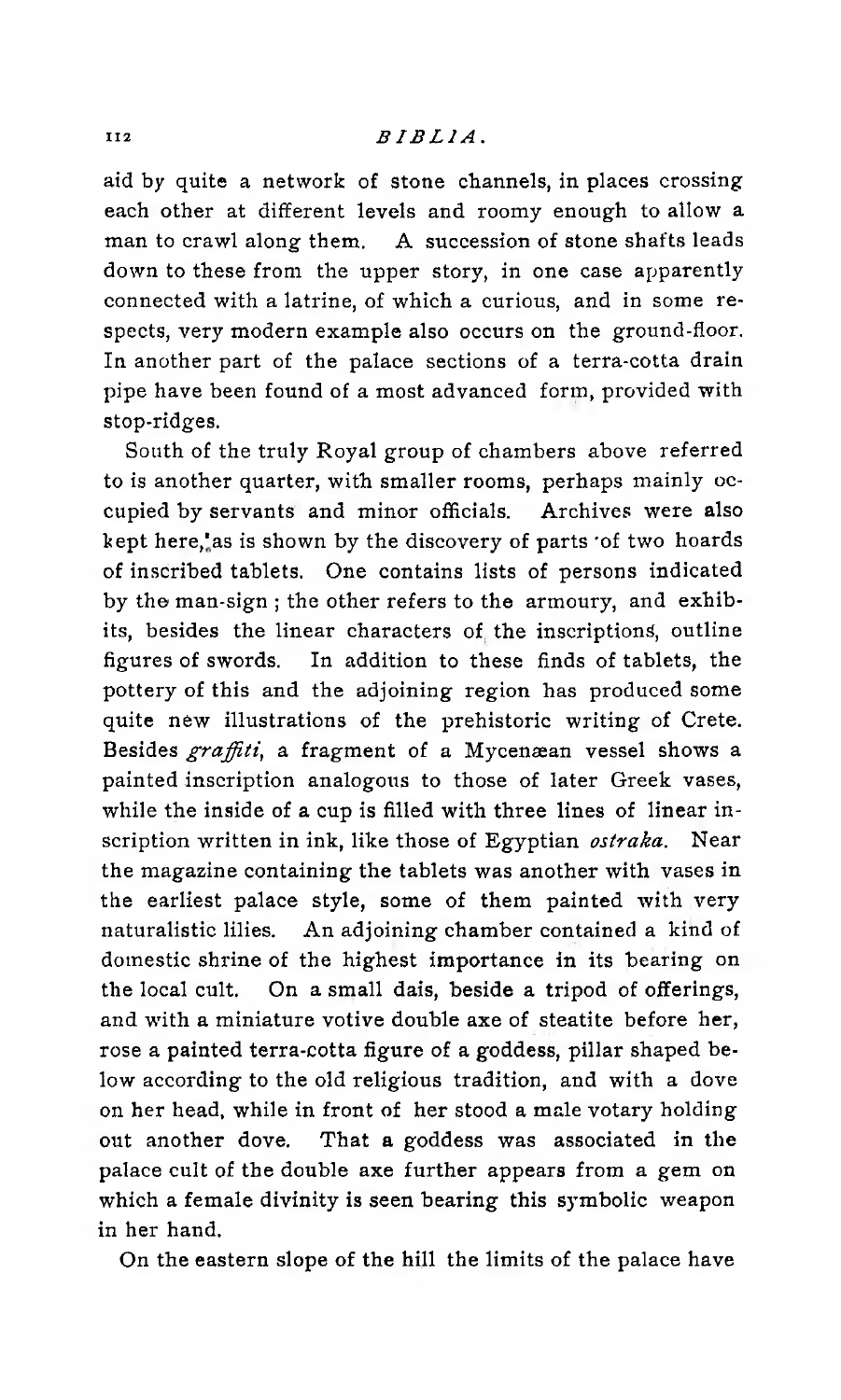extended themselves beyond all anticipation. A good deal of denudation has here taken place, but among the finds are remains of a large architectural fresco with realistic imitation of veined marble, and stone jars more capacious than any yet brought to light. A stone spout jutting out from a neighboring wall and connected by a conduit with an oil-press above, explained at once their contents and their means of filling. Further down and here forming the outer eastern boundary of the palace, are massive lines of supporting walls ; at one place five are within another at intervals of only a foot or so, and a bastian with ascending flights of steps flanked by curious water-runnels.

Some excavation has yet to be carried out in the central parts of the eastern quarter, and the boundaries have yet to be delimited towards the northeast ; but there is every hope that the main work may now be completed by the end of the present season. The remains already brought to light cover an area of about five acres, and their exploration may be said to have opened to the eyes of history a new world, already ancient when Homer sang, but presenting a civilization in some respects strangely modern. It would seem, indeed, as if the brilliant and unexpected character of the finds was likely to maintain itself to the last. The exploration, now proceeding, of the basement spaces within the upper Eastern Terrace has brought to light, below the level of the later Palace, walls belonging to a still earlier Royal dwelling. Within these were fine painted vases of the older class, the decorative designs and elegant contour of which sufficiently attest the high artistic development attained here in this still more archaic period. In this early stratum was also found a miniature vase of gold and porcelain, the thimble-like receptacle of which may have contained some perfume as precious as attar of roses. Here, too, as if to illustrate the continuity of the local cult, were remains of a miniature pillar shrine of painted terra-cotta with doves perched on its roof. But one of the later Palace basements, at a slightly higher level than this, contained an architectural record of still more universal inter-